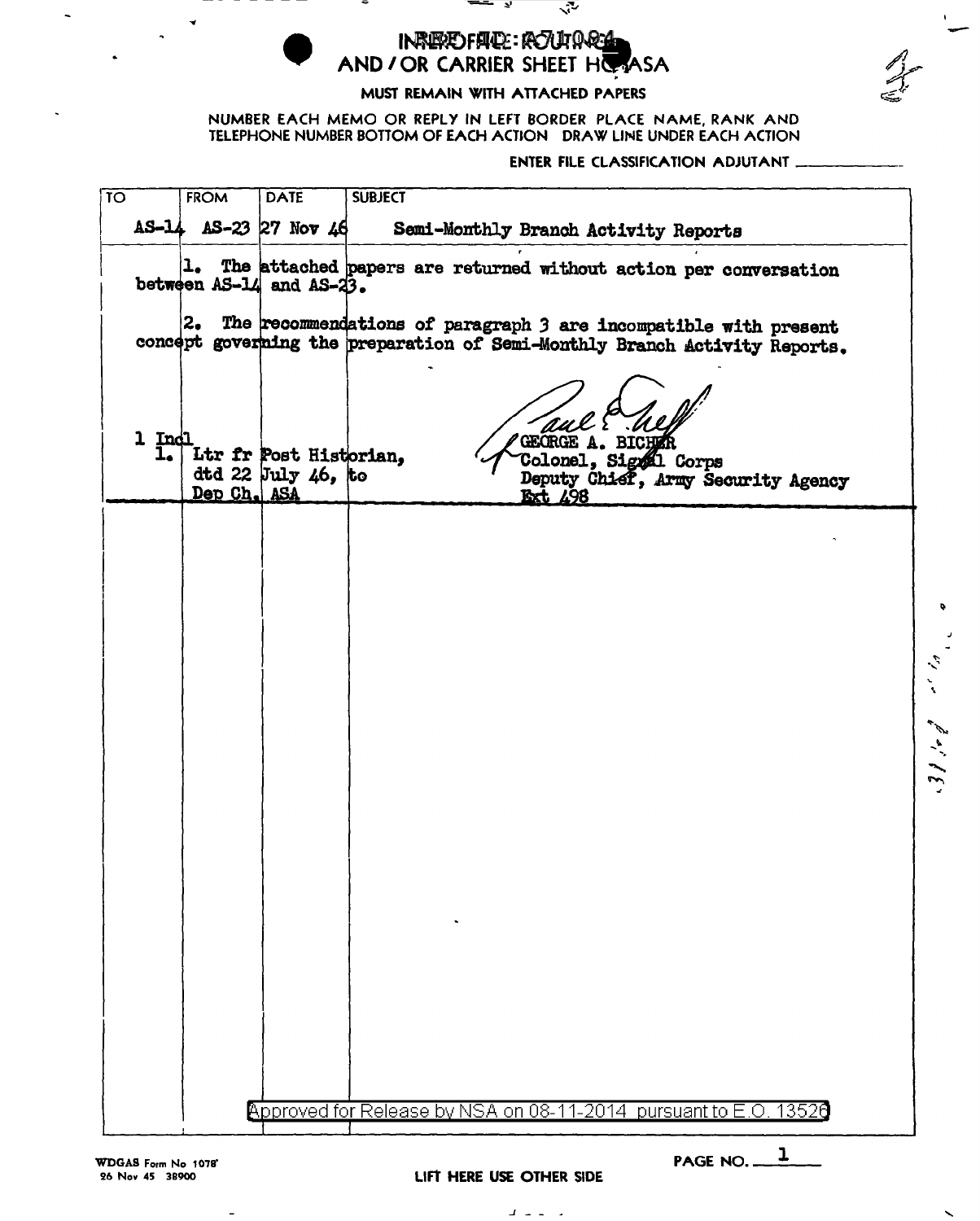| <b>SECRET</b>                                                                                              | CON AFM                      | <b>NIDAA71094RESTRICTED</b>                                                                        |                              |  |  |  |  |  |
|------------------------------------------------------------------------------------------------------------|------------------------------|----------------------------------------------------------------------------------------------------|------------------------------|--|--|--|--|--|
| <b>DATE</b>                                                                                                |                              |                                                                                                    |                              |  |  |  |  |  |
| TO                                                                                                         | <b>FROM</b>                  |                                                                                                    | FROM                         |  |  |  |  |  |
| Chief, ASA<br><b>Executive O</b><br>Dır Comm Res                                                           | (10).<br>(11)<br>(14)        | Ch, Security Div<br>P & O Staff<br>Ch, Materiel Br                                                 | (80)<br>(81)<br>(82)         |  |  |  |  |  |
| Ch, Hist Unit<br><b>Control O</b><br><b>E Chief (Staff)</b><br>Ch. Pers Sec                                | (18)<br>(15)<br>(20)<br>(21) | Ch, Methods Br<br>Ch. Protective Br<br>Ch, Maint Br<br>Ch. Res & Dev Div                           | (83)<br>(84)<br>(85)<br>(70) |  |  |  |  |  |
| Ch, Org & Tng Sec<br>Ch, Plans & Oper<br>Ch, Materiel Sec                                                  | (22)<br>(23)<br>(24)         | <b>Tech Staff</b><br>Ch, Ciph & Ciph Br<br>Ch, Int Equip Br                                        | (71)<br>(72)<br>(78)         |  |  |  |  |  |
| Ch, Fiscal Sec<br><b>Adjutant, ASA</b><br>Ch, Sec Cont Sec<br><b>Asst Chief (Oper)</b>                     | (25)<br>(26)<br>(27)<br>(60) | Ch, Elec & Elec Br<br>Ch, Lab Serv Br<br>Ch, C'logic Br<br>Ch. Pers & Tng Br                       | (74)<br>(75)<br>(76)<br>(61) |  |  |  |  |  |
| Ch, Intel Div<br>Ch, Lab Br<br>Ch, Machine Br<br>Ch, Crypt Br                                              | (90)<br>(91)<br>(92)<br>(93) | Ch, Supply Br<br>Co, Arlington Hall<br>2d Sıg Serv Bn                                              | (62)<br>(40)<br>(50)         |  |  |  |  |  |
| Ch, Int Cont Br<br>Ch, I & D Br.<br>) As Discussed                                                         | (94)<br>(95)                 | ) Information & File<br>C                                                                          |                              |  |  |  |  |  |
| ) As Requested<br>) Concurrence or Comments<br>Information & Forwarding<br><b>Information &amp; Return</b> |                              | ) Recommendation<br>) Signature if approved<br>) Your action by<br>) Info upon which to base reply |                              |  |  |  |  |  |
|                                                                                                            |                              |                                                                                                    |                              |  |  |  |  |  |
|                                                                                                            |                              |                                                                                                    |                              |  |  |  |  |  |
|                                                                                                            |                              |                                                                                                    |                              |  |  |  |  |  |
|                                                                                                            |                              |                                                                                                    |                              |  |  |  |  |  |
| WDGSS FORM NO. 96 (Rev. 10) 2 APR 46 40374                                                                 |                              |                                                                                                    |                              |  |  |  |  |  |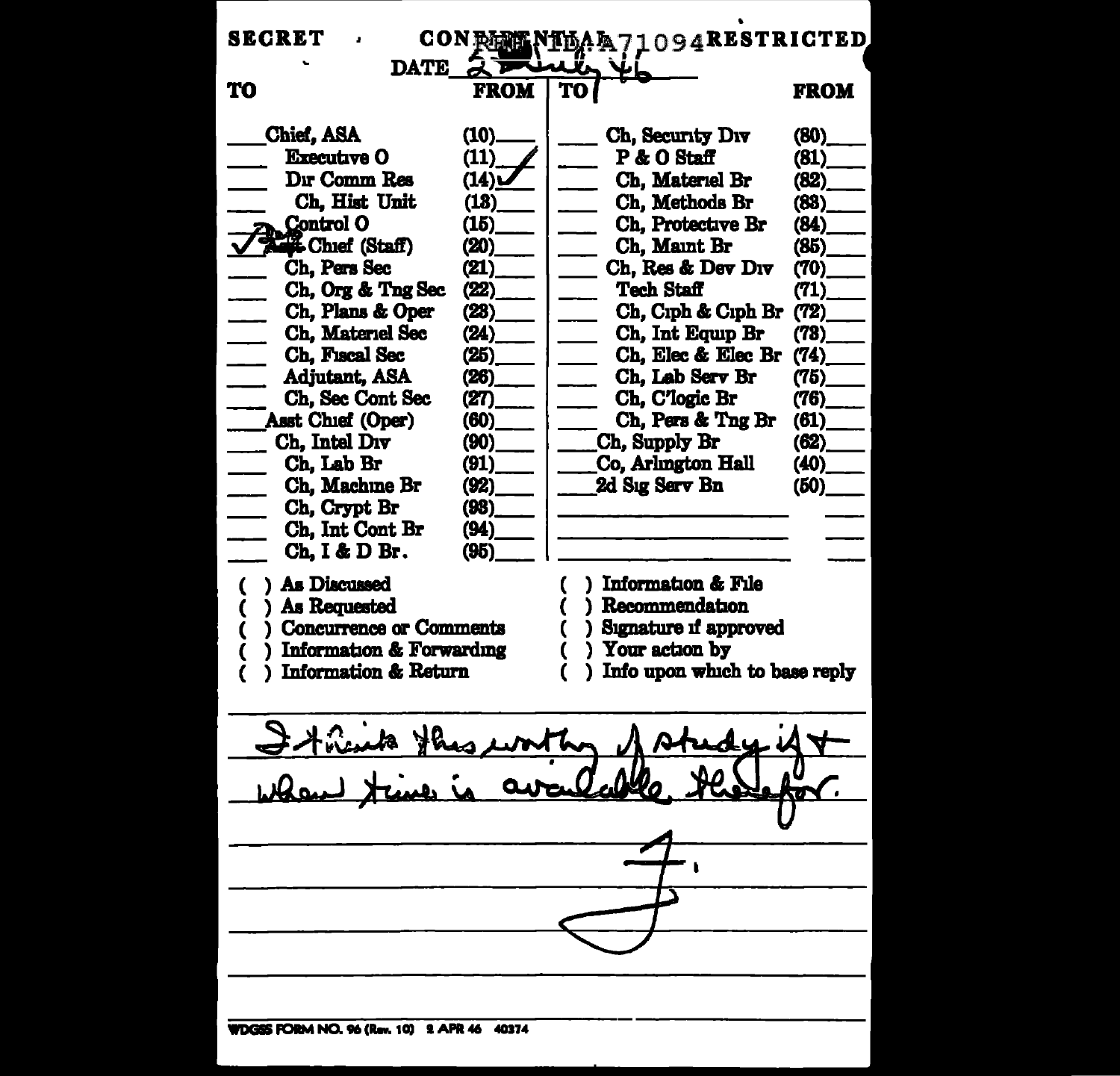**REF ID:A71094 HEADQUARTERS ARMY SECURITY AGENCY WASHINGTON 25. D C** 

कर⊏

**WDGAS-13** €

**22 July 1946** 

SUBJECT: Semi-Monthly Reports

Job. Chief, Army Security Agency TO:

**THRU:** Director of Communications Research Deputy Chief, Army Security Agency

1. Attention is invited to current policies in regard to the preparation of semi-monthly Branch reports which at present are submitted to the Chief, Army Security Agency, and, after being read by him, are circulated among interested organizations of the Agency, finally being filed in the Historical Unit.

The Post Historian is not familiar with the directive on 2. which these reports are based and has no interest in them aside from the fact that it is hoped that they will form for the future a running account of the operations of the Branches.

з. In considering these reports solely from the point of view of their value as permanent historical records, the following facts should be pointed out:

- There seems to be no fixed standard in style and format. **a.**
- b. Few, if any, of the semi-monthly reports constitute a balanced account of the activity of the respective Branch in the period under report.
- c. There is a tendency to emphasise the unusual, rather than the routine; the difficulties encountered, rather than the successful achievements.
- d. The writers of these reports uniformly assume that the reader will be fully aware of the past history of the Branch and merely wishes to keep himself current on new developments.
- e. No attempt is made in many cases to make each report continue the story told in the preceding report.
- f. The use of short titles tends to conceal the true significance of the statements made.